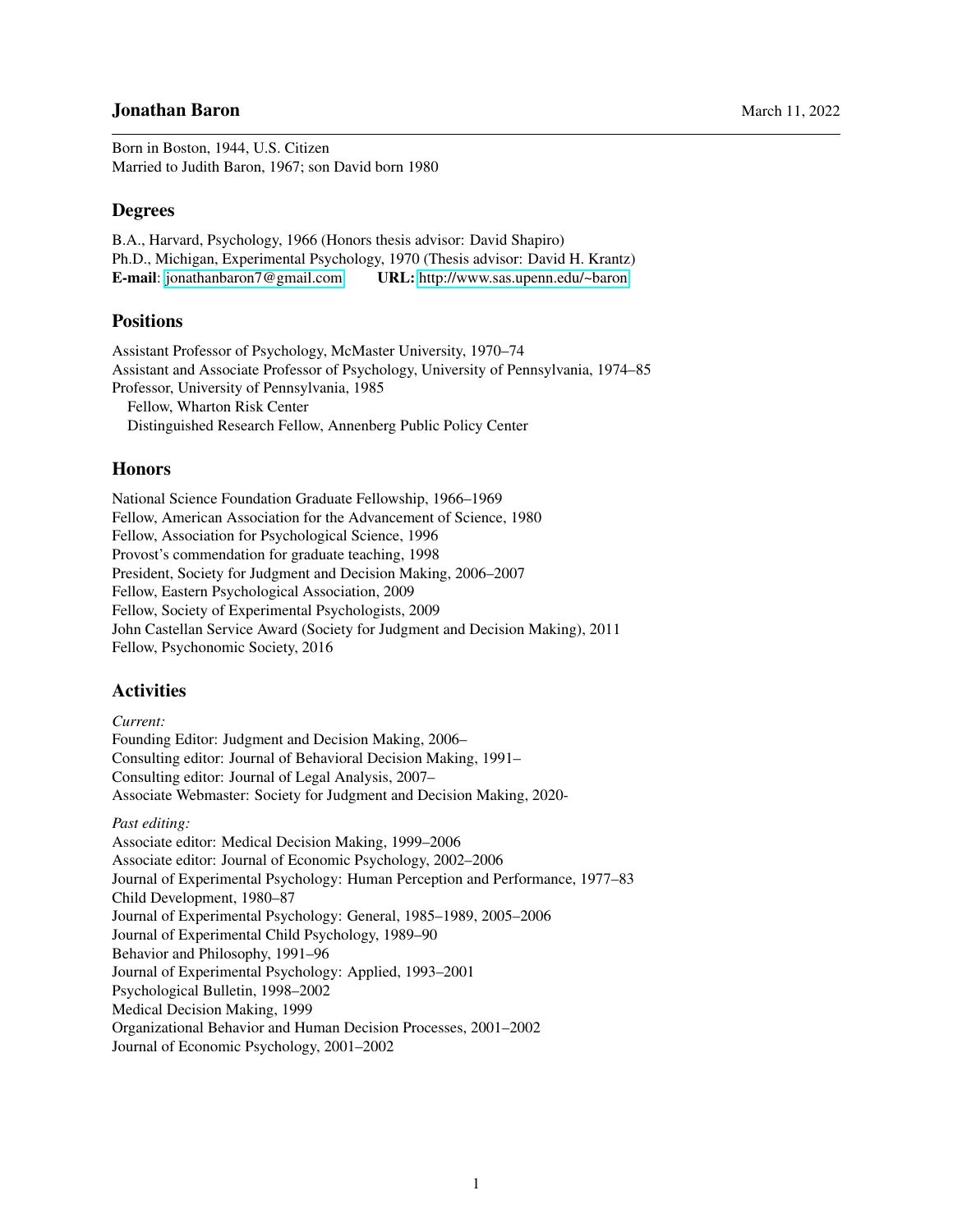#### *Other past activities*

Organized workshop on very-high-level computer languages and systems, University of Pennsylvania, 1982 Workshop on critical thinking, Philadelphia Association for Teachers in the Humanities, 1986

Workshop on environmental risk and public policy, Program for Assessing and Revitalizing the Social Sciences, University of Pennsylvania, 1988–91

Member, Advisory Committee for Russell Sage Foundation initiative on trust, 2001–2005 Webmaster: Society for Judgment and Decision Making, 2009–2020

### Ph.D. Theses supervised

Ian Thurston. Letter identity and phonemic processing in word comparison: Their relative ordering. 1974.

Floyd Glenn. Orthographic factors in reading for pronunciation and meaning. 1976.

Jacqueline Persons. Thinking processes in thought-disordered psychiatric patients. 1979. (Co-advisor, J. Wishner). Lola Bogyo. Minor hemisphere reading, or, Reading in deep dyslexia: It's all right. 1979.

Rebecca Treiman. The phonemic analysis ability of preschool children. 1980.

Daniel Reisberg. Cognitive capacity and perceptual judgments: Does it take effort to see? 1980.

John Whyte. Automatization of a motor skill. 1981.

J. David Smith. The child in all of us: Adult access to overall similarity in the classification of multidimensional stimuli, 1982. (Co-advisor, D. G. Kemler).

Kathleen Galotti. Individual differences in syllogistic reasoning. 1983.

Harold Pashler. Attention and the identification of familiar forms. 1985.

Peter C. Badgio. Mechanisms of visual attention. 1986.

Carol A. Smith. Reasoning about hypotheses. 1988.

Jane Beattie. Perceived differences in tradeoff difficulty, 1988.

Deborah E. Frisch. The effect of ambiguity on judgment and choice. 1988.

Stanley M. Schwartz. Constructing a causal Bayesian expert system: A case study in knowledge engineering. 1989. Iddo Gal. Understanding repeated choices under uncertainty, 1990.

Brian H. Bornstein. The effect of sympathy on attributions of legal liability: legal and Bayesian perspectives. 1991.

Jonathan Haidt. Moral judgment, affect, and culture, or, is it wrong to eat your dog? 1992. (Co-advisor, A. Fiske).

Nicholas P. Maxwell. Preference reversals: The role of customary prices and an edited sample theory. 1992.

Joanne M. Murphy. A follow-up study of delayed readers and an investigation of factors related to their success in young adulthood. 1996 (Graduate School of Education).

Jeremy Bagai. Hedonic value and choice. 1999.

William C. Hale. Adding realism to commons dilemmas: Experiment with exhaustible resources and long-term uncertainty. 1999 (Energy Management and Policy).

Michael M. Siepmann. Disbelieved beliefs: Subjective estimates of bias in probabilistic beliefs and their relations to desire. 1999. (Co-advisor, J. Sabini.)

Andrea D. Gurmankin. Provider-patient communication: Exploring the gap. 2003. (Unofficial co-advisor K. Armstrong).

Helena Szrek. The value of choice in health insurance purchasing. 2005. (Wharton, unofficial co-advisor, advisor Mark Pauly).

Marianne Promberger. Predicting changing preferences: How people think about policy proposals. 2008.

Tess Wilkinson-Ryan. Moral judgment and moral heuristics in breach of contract. 2008.

Min Gong. Group cooperation under uncertainty. 2009. (Co-advisor: Howard Kunreuther.)

Ewa J. Szymanska. Retaliation versus vigilantism: Why do we choose to punish. 2011.

Burcu Gürçay-Morris. The use of alternative reasons in probabilistic judgment. 2016.

S. Emlen Metz. Epistemic practices in adults and adolescents. 2017

Joshua D. Baker, Assessing credibility in subjective probability judgment. 2019

#### Research grants on which I was a principal investigator

Mechanisms of visual word recognition (ca. \$6,000/year). National Research Council of Canada, 1970–71, 1971–74, 1974–77 (terminated 1974)

The structure of some complex cognitive skills (\$77,000 total direct costs), National Science Foundation, 1975–77

Acquisition and use of processes for pronouncing printed words (\$4,000), Spencer Foundation (through U. of P.), 1976.

The acquisition of general cognitive skills (\$81,000), National Institute of Mental Health, 1977–80.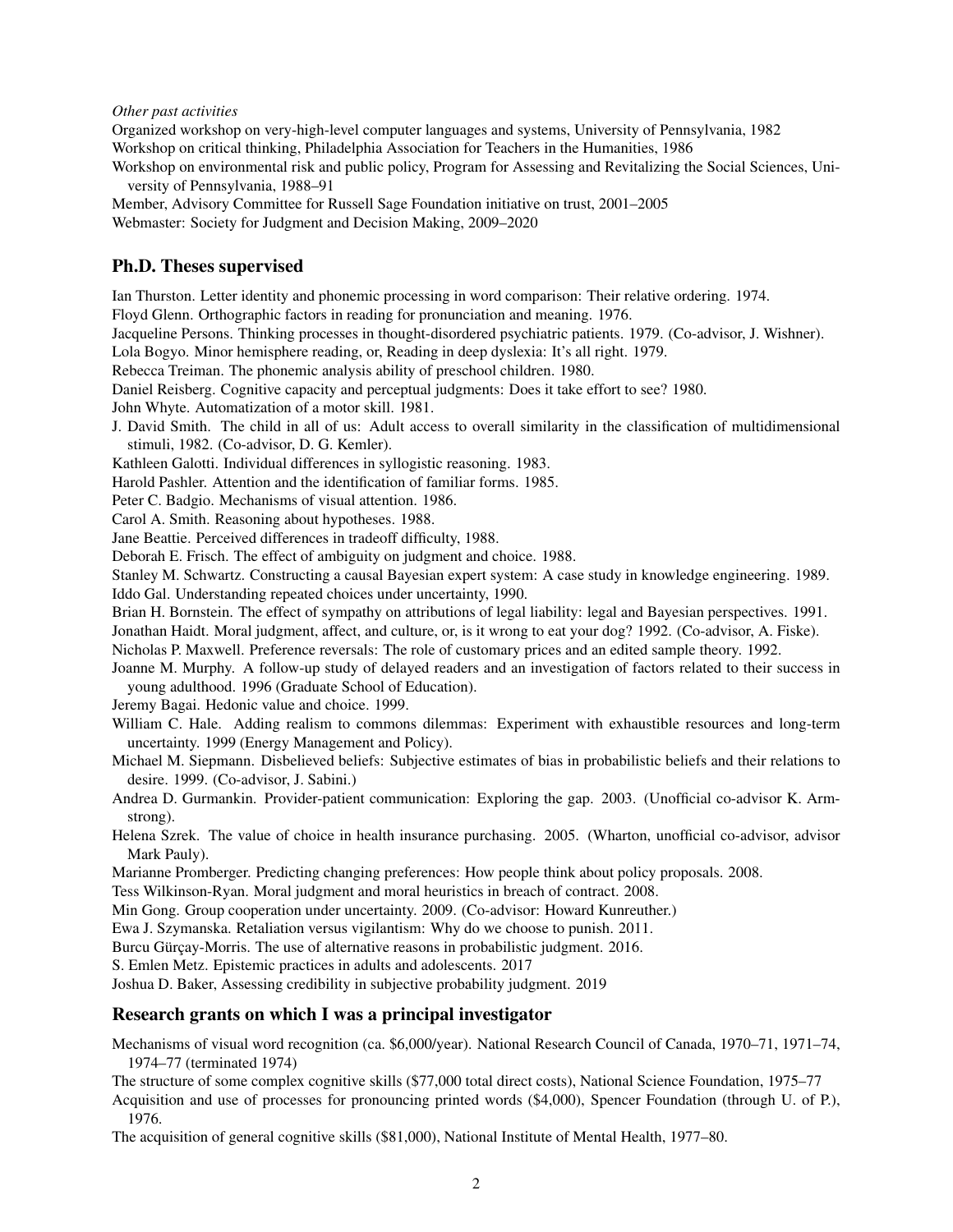Alzheimer's disease questionnaire study (\$105,000), MacArthur Foundation (Co-P.I. with Myrna Schwartz), 1981–83. Selection of observations in thinking (\$52,000), National Institute of Mental Health, 1982–85.

Heuristics and biases in diagnostic decisions (\$22,000), National Science Foundation (Co-P.I. with John C. Hershey), 1986–87.

Irrational persistence of belief (\$57,000), National Institute of Mental Health, 1986–88.

Moral thinking and its vicissitudes (\$2,500), University of Pennsylvania Research Foundation, 1987 (declined).

The role of insurance, compensation, regulation and protective behavior in decision making about risk and misfortune (\$1,034,000), National Science Foundation (Co-PI with C. Camerer, N. Doherty, J. Hershey, E. Johnson, P. Kleindorfer, & H. Kunreuther), 1988–1991.

- The bias toward omissions: Causes, effects on public decisions, individual differences and debiasing (\$35,000 direct), National Science Foundation, 1991–1993.
- The measurement and expression of values for public goods (\$5,000), University of Pennsylvania Research Foundation, 1993 (declined).

The measurement and expression of values for public goods (\$94,000 total), National Science Foundation, 1993–1995. Development of a theory of values and their measurement (\$83,000 direct), National Science Foundation, 1995–1998.

- The role of mass media in the perception of racially comparative risk, (\$25,000), Annenberg Public Policy Center (co-PI with Oscar H. Gandy, Annenberg School), 1996–1997.
- Elicitation of utilities for cancer treatments (\$17,000), University of Pennsylvania Cancer Center Pilot Projects Program, 1998–1999.

Heuristics for resource allocation (\$40,000), National Science Foundation, 1999–2002.

Can consequence-maximizing authorities inspire trust? (\$25,000), Russell Sage Foundation, 2001–2004.

- Evaluation of public actions: attitudes and protected values (\$100,000), Co-PI with Ilana Ritov, United States-Israel Bi-national Science Foundation, 2001–2004.
- Inconsistency and bias in thinking about tax reform (\$78,000), (Co-PI with Edward McCaffery) National Science Foundation, 20020-2004.

Trust in computerized decision aids (\$15,000), Russell Sage Foundation, 2004–2006.

Intuitions about punishment and deterrence in law: heuristics, biases, and the role of emotions (\$192,000), Co-PI with Ilana Ritov, United States-Israel Bi-national Science Foundation, 2004–2008.

#### Publications

*Books:*

Baron, J. (1985). *Rationality and intelligence*. New York: Cambridge University Press.

Baron, J. (1988). *Thinking and deciding*. New York: Cambridge University Press. (2nd edition, 1994; 3rd edition, 2000; 4th edition 2008). (Chinese translation of 3d edition published by Sichuan People's Publishing House, 2004.) (Chinese translation of 4th edition by Liang Zhuyuan, 2009, China Light Industry Press.)

Baron, J. & Brown, R. V. (Eds.) (1991). *Teaching decision making to adolescents*. Hillsdale, NJ: Erlbaum.

Baron, J. (1993). *Morality and rational choice*. Dordrecht: Kluwer (now Springer).

Mellers, B. A., & Baron, J. (Eds.) (1993). *Psychological perspectives on justice: Theory and applications*. New York: Cambridge University Press.

Baron, J. (1998). *Judgment misguided: Intuition and error in public decision making*. New York: Oxford University Press.

Weber, E. U., Baron, J. & Loomes, G. (Eds.) (2000). *Conflict and tradeoffs in decision making: Essays in honor of Jane Beattie.* New York: Cambridge University Press.

Bazerman, M. H., Baron, J., & Shonk, K. (2001). *You can't enlarge the pie: The psychology of ineffective government.* New York: Basic Books. (Korean translation published 2008.)

Baron, J. (2006). *Against bioethics*. Cambridge, MA: MIT Press. (Italian translation by Luca Guzzardi published 2008 by Raffaello Cortina Editore, Milan.)

Li, Y., & Baron, J. (2011). *Behavioral research data analysis with R*. New York: Springer.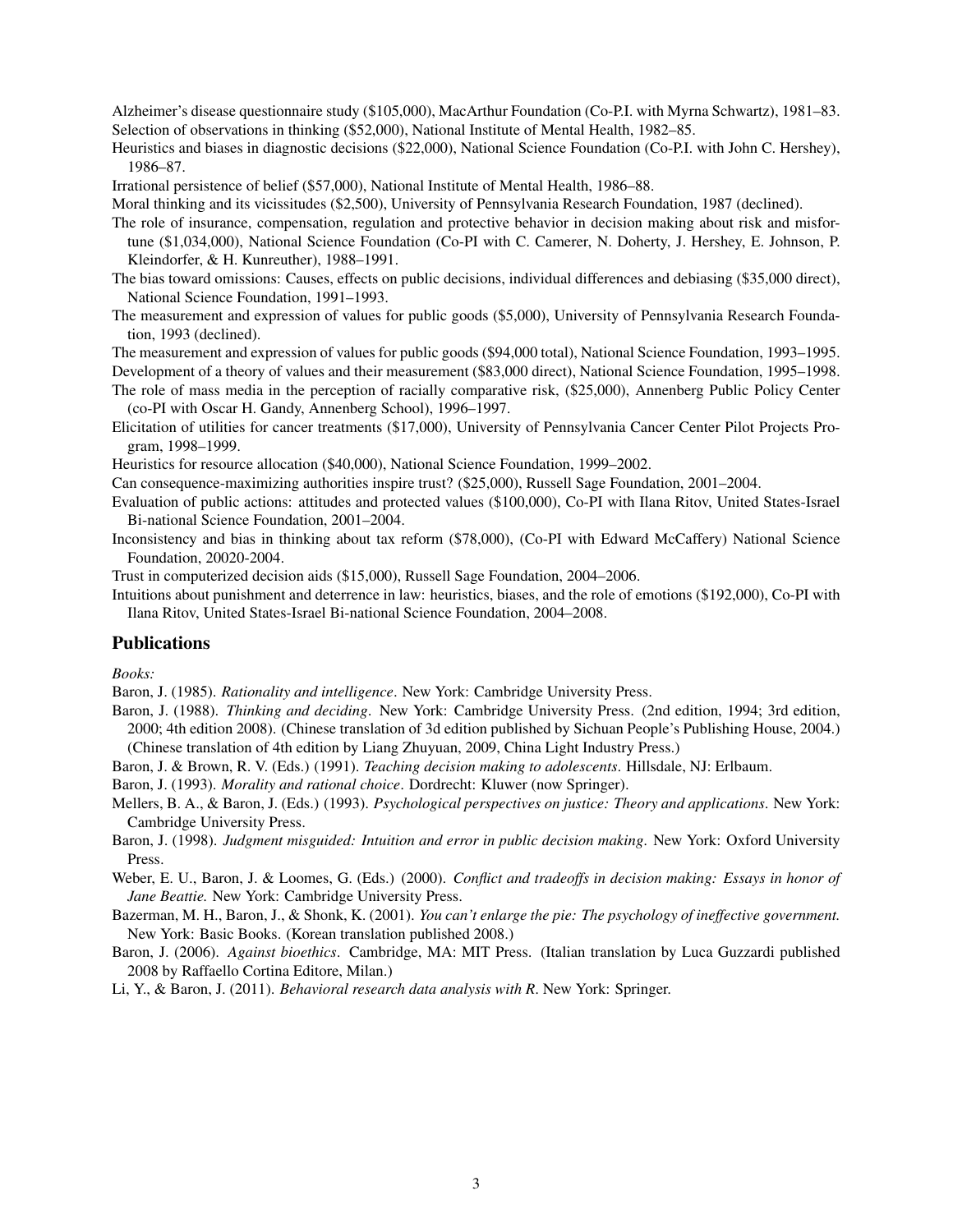*Articles and major book reviews:*

- Baron, J. (1966). An EEG correlate of autonomic discrimination. *Psychonomic Science, 4*, 255–6.
- Baron, J. (1969). Temporal ROC curves and the psychological moment. *Psychonomic Science, 15*, 299–300.
- Baron, J. (1971). The threshold for successiveness. *Perception and Psychophysics, 10*, 201–207.
- Baron, J. (1971). Is experimental psychology relevant? *American Psychologist, 26*, 713–716.
- Baron, J. (1973). Division of attention in successiveness discrimination. In S. Kornblum (Ed.), *Attention and performance IV*. New York: Academic Press.
- Baron, J. (1973). Perceptual dependence: evidence for an internal threshold. *Perception and Psychophysics, 13*, 527–533.
- Baron, J., & Thurston, I. (1973). An analysis of the word-superiority effect. *Cognitive Psychology, 4*, 207–228.
- Baron, J. (1973). Phonemic stage not necessary for reading. *Quarterly Journal of Experimental Psychology, 25*, 241–246.
- Baron, J. (1973). Semantic components and conceptual development. *Cognition, 2*, 189–207.
- Baron, J. (1974). Facilitation of perception by spelling constraints. *Canadian Journal of Psychology, 28*, 37–50.
- Lawson, G., Baron, J., & Siegel, L. S. (1974). The role of length and number cues in children's quantitative judgments. *Child Development, 45*, 731–736.
- Baron, J., Lawson, G., & Siegel, L. S. (1975). Effects of training and set size on children's judgments of number and length. *Developmental Psychology, 11*, 583–588.
- Baron, J., & Kaiser, A. (1975). Semantic components in children's errors with pronouns. *Journal of Psycholinguistic Research, 4*, 303–316.
- Baron, J. (1975). Effect of inconsistent distinctiveness of artificial semantic features on retrieval speed. *Journal of Psycholinguistic Research, 4*, 317–330.
- Baron, J. (1975). Persistence of rule use in a miniature artificial language. *American Journal of Psychology, 88*, 661–668,
- Baron, J. (1975). Some theories of college instruction. *Higher Education, 4*, 149–172.
- Baron, J. (1975). Successive stages in word recognition. In P. M. A. Rabbitt & S. Dornic (Eds.,) *Attention and performance V*. New York: Academic Press.
- Baron, J. & McKillop, B. J. (1975). Individual differences in speed of phonemic analysis, visual analysis, and reading. *Acta Psychologia, 39*, 91–96.
- Baron, J. (1975). Stimuli and subjects in one-tailed tests. *Bulletin of the Psychonomic Society, 6*, 608–610.
- Baron, J., & Strawson, C. (1976). Use of orthographic and word-specific knowledge in reading words aloud. *Journal of Experimental Psychology: Human Perception and Performance, 2*, 386–393.
- Baron, J. (1977). Mechanisms for pronouncing printed words: use and acquisition. In D. LaBerge & S. J. Samuels (Eds.), *Basic processes in reading: perception and comprehension*. Hillsdale, NJ: Erlbaum.
- Barron, R., & Baron, J. (1977). How children get meaning from printed words. *Child Development, 48*, 587–594.
- Baron, J. (1977). What we might know about orthographic rules. In S. Dornic (Ed.), *Attention and performance VI*. Hillsdale, NJ: Erlbaum.
- Baron, J. (1978). The word-superiority effect: perceptual learning from reading. In W. K. Estes (Ed.), *Handbook of learning and cognitive processes. Vol. 6*. Hillsdale, NJ: Erlbaum.
- Baron, J. (1978). Intelligence and general strategies. In G. Underwood (Ed.), *Strategies in information processing*. New York: Academic Press, 1978, pp. 403–450.
- Baron, J., & Hodge, J. (1978). Using spelling-sound correspondences without trying to learn them. *Visible Language (special issue edited by D. Massaro), 12*, 55–70.
- Baron, J. (1979). Orthographic and word-specific knowledge in children's reading of words. *Child Development, 50*, 60–72.
- Reisberg, D., Baron, J., & Kemler, D. G. (1980). Overcoming Stroop interference: effects of practice on distractor potency. *Journal of Experimental Psychology: Human Perception and Performance, 6*, 140–150.
- Baron, J., Treiman, R., Freyd, J. J., & Kellman, P. (1980). Spelling and reading by rules. In U. Frith (Ed.), *Cognitive processes in spelling*. New York: Academic Press.
- Treiman, R. & Baron, J. (1980). Segmental analysis ability: development and relation to reading. In T. G. Waller & G. E. MacKinnon (Eds.), *Reading research: advances in theory and practice. Vol. 2*. New York: Academic Press.
- Baron, J. & Treiman, R. (1980). Use of orthography in reading and learning to read. In J. Kavanagh & R. Venezky (Eds.), *Orthography, reading, and dyslexia*. Baltimore: University Park Press.
- Treiman, R., Baron, J., & Luk, K. (1980). Speech recoding in silent reading: a comparison of Chinese and English. *Journal of Chinese Linguistics, 9*, 116–125.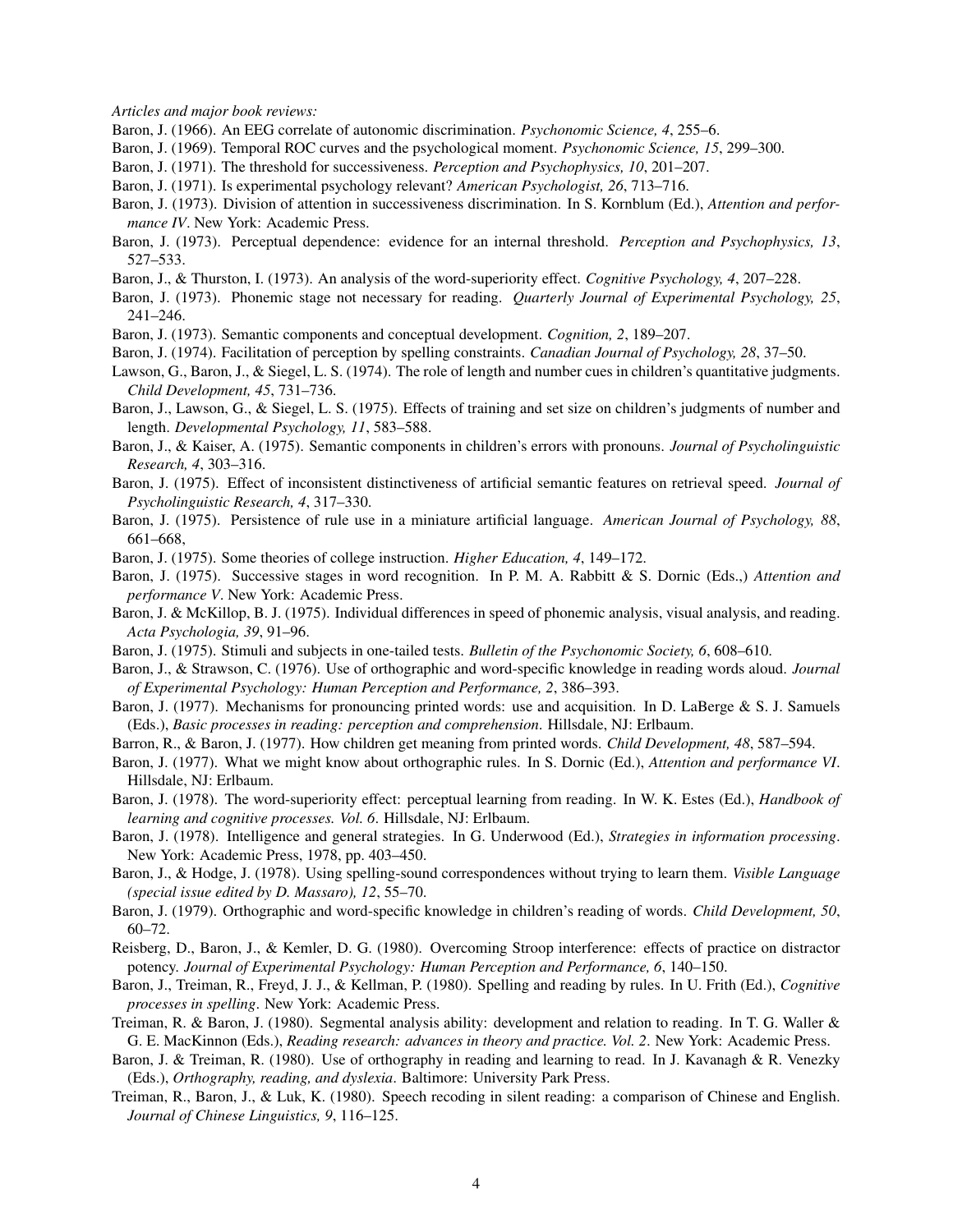- Baron, J. & Treiman, R. (1980). Some problems in the study of differences in cognitive processes. *Memory and Cognition, 8*, 313–321.<sup>∗</sup>
- Baron, J., Freyd, J. J., & Stewart, J. (1980). Individual differences in general abilities useful in solving problems. In R. Nickerson (Ed.), *Attention and performance VIII*. Hillsdale, NJ: Erlbaum.
- Smith, J. D., & Baron, J. (1981). Individual differences in classification of stimuli by dimensions. *Journal of Experimental Psychology: Human Perception and Performance, 7*, 1132–1145.
- Baron, J. (1981). Reflective thinking as a goal of education. *Intelligence, 5*, 291–309.
- Freyd, P., & Baron, J. (1982). Individual differences in acquisition of derivational morphology. *Journal of Verbal Learning and Verbal Behavior, 21*, 282–295.
- Baron, J. (1982). Personality and intelligence. In R. J. Sternberg (Ed.), *Handbook of human intelligence*, pp. 308–351. New York: Cambridge University Press.
- Treiman, R. & Baron, J. (1983). Individual differences in spelling: the Phonecian-Chinese distinction. *Topics in Learning and Learning Disabilities, 3*, 33–40.
- Treiman, R. & Baron, J. (1983). Phonemic analysis helps children benefit from spelling-sound rules. *Memory and Cognition, 11*, 382–387.
- Treiman, R., Freyd, J. J., & Baron, J. (1983). Phonological recoding and use of spelling-sound rules in reading of sentences. *Journal of Verbal Learning and Verbal Behavior, 22*, 682–700.
- Waldron, I., Baron, J., Frese, M., & Sabini, J. (1988). Activism against nuclear weapons build-up Student participation in the 1984 primary campaigns. *Journal of Applied Social Psychology, 18*(10), 826–836.
- Baron, J. (1985). Reliability and *g*. *Behavioral and Brain Sciences, 8*, 220–221. (Comment on A. R. Jensen's "The nature of the black-white difference on various psychometric tests: Spearman's hypothesis.")
- Baron, J. (1985). What kinds of intelligence components are fundamental? In S. F. Chipman, J. W. Segal, & R. Glaser (Eds.), *Thinking and learning skills. Vol. 2: Research and open questions*. Hillsdale, NJ: Erlbaum, pp. 365–390.
- Baron, J. (1985). Rational plans, achievement, and education. In M. Frese & J. Sabini (Eds.), *Goal directed behavior: the concept of action in psychology*. Hillsdale, NJ: Erlbaum.
- Glatthorn, A. A., & Baron, J. (1985). The good thinker: a model for educational use. In A. Costa (Ed.), *Developing minds: a resource book for teaching thinking.* Alexandria, VA: Association for Supervision and Curriculum Development.
- Persons, J. B., & Baron, J. (1985). Processes underlying formal thought disorder in psychiatric patients. *Journal of Nervous and Mental Disease, 173*, 667–676.
- Baron, J. (1985). The nature of good thinking. In R. Hyman (Ed.), *Thinking processes in the classroom: prospects and programs*. Blackwood, NJ: New Jersey Association for Supervision and Curriculum Development.
- Baron, J., Szymanski, B., Lock, E., & Prywes, N. (1985). An argument for nonprocedural languages. In R. Jerrigan, B. W. Hamill, & D. M. Weintraub (Eds.) *The role of language in problem solving. I*. Dordrecht: North Holland.
- Gaskins, I. W., & Baron, J. (1985). Teaching poor readers to cope with maladaptive cognitive styles. *Journal of Learning Disabilities, 18*, 390–394.
- Baron, J., Badgio, P., & Gaskins, I. W. (1986). Cognitive style and its improvement: A normative approach. In R. J. Sternberg (Ed.), *Advances in the psychology of human intelligence, Vol. 3*, pp. 173–220. Hillsdale, NJ: Erlbaum.
- Galotti, K. M., Baron, J., & Sabini, J. (1986). Individual differences in syllogistic reasoning: deduction rules or mental models? *Journal of Experimental Psychology: General, 115*, 16–25.
- Baron, J. (1986). Capacities, dispositions, and rational thinking. In R. J. Sternberg & D. K. Detterman (Eds.), *What is intelligence? Contemporary viewpoints on its nature and definition?* Norwood, NJ: Ablex.
- Baron, J. (1986). Tradeoffs among reasons for action. *Journal for the Theory of Social Behavior, 16*, 173–195.
- Baron, J. (1987). An hypothesis about the training of intelligence. In D. N. Perkins, J. Lochhead, & J. Bishop (Eds.), *Thinking: the second international conference*. Hillsdale, NJ: Erlbaum.
- Baron, J. (1987). Second-order uncertainty and belief functions. *Theory and decision, 23*, 25–36.
- Hershey, J. C., & Baron, J. (1987). Clinical reasoning and cognitive processes. *Medical Decision Making, 7*, 203–211.
- Baron, J., & Hershey, J. C. (1988). Outcome bias in decision evaluation. *Journal of Personality and Social Psychology, 54*, 569–579.
- Eisenberg, J. M., Glick, H., Hillman, A. M., Baron, J., Finkler, S. A., Hershey, J. C., Lavizzo-Mourey, R., & Buzby, G. (1988) Measuring the economic impact of perioperative total parenteral nutrition: Principles and design. *American Journal of Clinical Nutrition, 47*, 382–391.
- Baron, J., & Hershey, J. C. (1988). Heuristics and biases in diagnostic reasoning: I. priors, error costs and test accuracy. *Organizational Behavior and Human Decision Processes, 41*, 259–279.
- Baron, J., Beattie, J., & Hershey, J. C. (1988). Heuristics and biases in diagnostic reasoning: II. congruence, information, and certainty. *Organizational Behavior and Human Decision Processes, 42*, 88–110.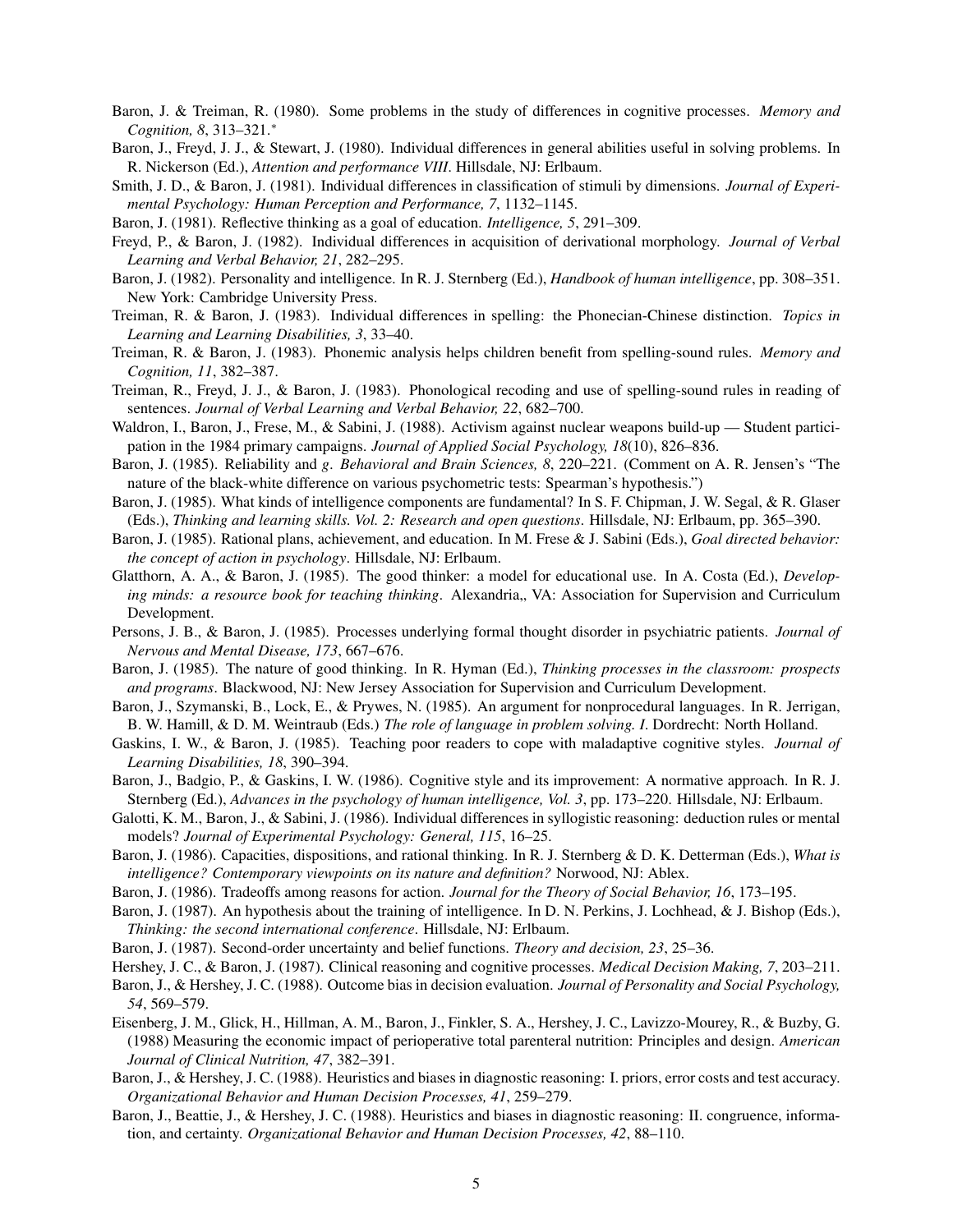- Schwartz, S. M., Baron, J., & Clarke, J. R. (1988). A causal Bayesian model for the diagnosis of appendicitis. In J. F. Lemmer and L. N. Kanal (Eds.), *Uncertainty in Artificial Intelligence, Volume 2*. Dordrecht: North Holland.
- Beattie, J., & Baron, J. (1988). Confirmation and matching bias in hypothesis testing. *Quarterly Journal of Experimental Psychology, 40A*, 269–297.
- Frisch, D., & Baron, J. (1988). Ambiguity and rationality. *Journal of Behavioral Decision Making, 1*, 149–157.

Baron, J. (1988). Utility, exchange, and commensurability. *Journal of Thought, 23*, 111–131.

- Baron, J. (1989). Why a theory of social-intelligence needs a theory of character. In R. S. Wyer & T. K. Srull (Eds.), *Advances in social cognition, Vol. 2: Social intelligence and cognitive assessments of personality*, pp. 61– 70. Hillsdale, NJ: Erlbaum.
- Baron, J. (1990). Thinking about consequences. *Journal of Moral Education, 19*, 77–87.
- Baron, J. (1990). Harmful heuristics and the improvement of thinking. In D. Kuhn (Ed.), *Developmental perspectives on teaching and learning thinking skills*, pp. 28–47. Basel: Karger.
- Baron, J. (1990). Reflectiveness and rational thinking: Response to Duemler and Mayer (1988). *Journal of Educational Psychology, 82*.
- Ritov, I., & Baron, J. (1990). Reluctance to vaccinate: omission bias and ambiguity. *Journal of Behavioral Decision Making, 3*, 263–277. (Reprinted in C. Sunstein (Ed.), *Behavioral Law and Economics*. New York: Cambridge University Press, 2000.)
- Schwartz, M. F., Baron, J., & Moscovitch, M. (1990). Symptomatology of Alzheimer-type dimentia: Report of a survey-by-mail. In M. F. Schwartz (Ed.), *Modular deficits in Alzheimer-type dementia*, pp. 177–205. Cambridge, MA: MIT–Bradford.
- Spranca, M., Minsk, E., & Baron, J. (1991). Omission and commission in judgment and choice. *Journal of Experimental Social Psychology, 27*, 76–105. (Reprinted in M. H. Bazerman, Ed., *Negotiation, decision making and conflict management, Vol. 2*, Cheltenham: Edward Elgar, 2005.)
- Baron, J., Baron, J. H., Barber, J. P., & Nolen-Hoeksema, S. (1991). Rational thinking as a goal of therapy. *Journal of Cognitive Psychotherapy* (special issue), *4*, 293–302.
- Baron, J., & Brown, R. V. (1991). Toward improved instruction in decision making to adolescents: A conceptual framework and pilot program. In J. Baron & R. V. Brown (Eds.), *Teaching decision making to adolescents*, pp. 95–122. Hillsdale, NJ: Erlbaum.
- Graumlich, G. & Baron, J. (1991). Teaching decision making in the city: Two experiences. In J. Baron & R. V. Brown (Eds.) *Teaching decision making to adolescents*, pp. 147–159. Hillsdale, NJ: Erlbaum.
- Baron, J. (1991). Beliefs about thinking. In J. F. Voss, D. N. Perkins, & J. W. Segal (Eds.), *Informal reasoning and education*, pp. 169–186. Hillsdale, NJ: Erlbaum.
- Baron, J., Badgio, P., & Ritov, Y. (1991). Departures from optimal stopping in an anagram task. *Journal of Mathematical Psychology, 35*, 41–63.
- Beattie, J., & Baron, J. (1991). Investigating the effect of stimulus range on attribute weight. *Journal of Experimental Psychology: Human Perception and Performance, 17*, 571–585.
- Ritov, I., & Baron, J. (1992). Status-quo and omission bias. *Journal of Risk and Uncertainty, 5*, 49–61.
- Baron, J. (1992). The effect of normative beliefs on anticipated emotions. *Journal of Personality and Social Psychology, 63*, 320–330.
- Hershey, J. C., & Baron, J. (1992). Judgment by outcomes: When is it justified? *Organizational Behavior and Human Decision Processes, 53*, 89–93.
- Baron, J. (1992). Review of *The skills of argument*, by D. Kuhn. *Informal Logic, 14*, 59–67.
- Baron, J. & Norman, M. F. (1992). SATs, achievement tests, and high-school class rank as predictors of college performance. *Educational and Psychological Measurement, 52*, 1047–1055.
- Baron, J., Granato, L., Spranca, M., & Teubal, E. (1993). Decision making biases in children and early adolescents: Exploratory studies. *Merrill Palmer Quarterly, 39*, 23–47.
- Baron, J. & Jurney, J. (1993). Norms against voting for coerced reform. *Journal of Personality and Social Psychology, 64*, 347–355.
- Baron, J., Gowda, R., & Kunreuther, H. (1993). Attitudes toward managing hazardous waste: What should be cleaned up and who should pay for it? *Risk Analysis, 13*, 183–192.
- Ritov, I., Baron, J., & Hershey, J. C. (1993). Framing effects in the evaluation of multiple risk reduction. *Journal of Risk and Uncertainty, 6*, 145–159.
- Haslam, N., & Baron, J. (1993). Rationality and resoluteness. Review of *Rationality and dynamic choice: Foundational explorations*, by E. F. McClennan. *Journal of Mathematical Psychology, 37*, 143–153.
- Baron, J. (1993). Why teach thinking? An essay. (Target article with commentary.) *Applied Psychology: An International Review, 42*, 191–237.<sup>∗</sup>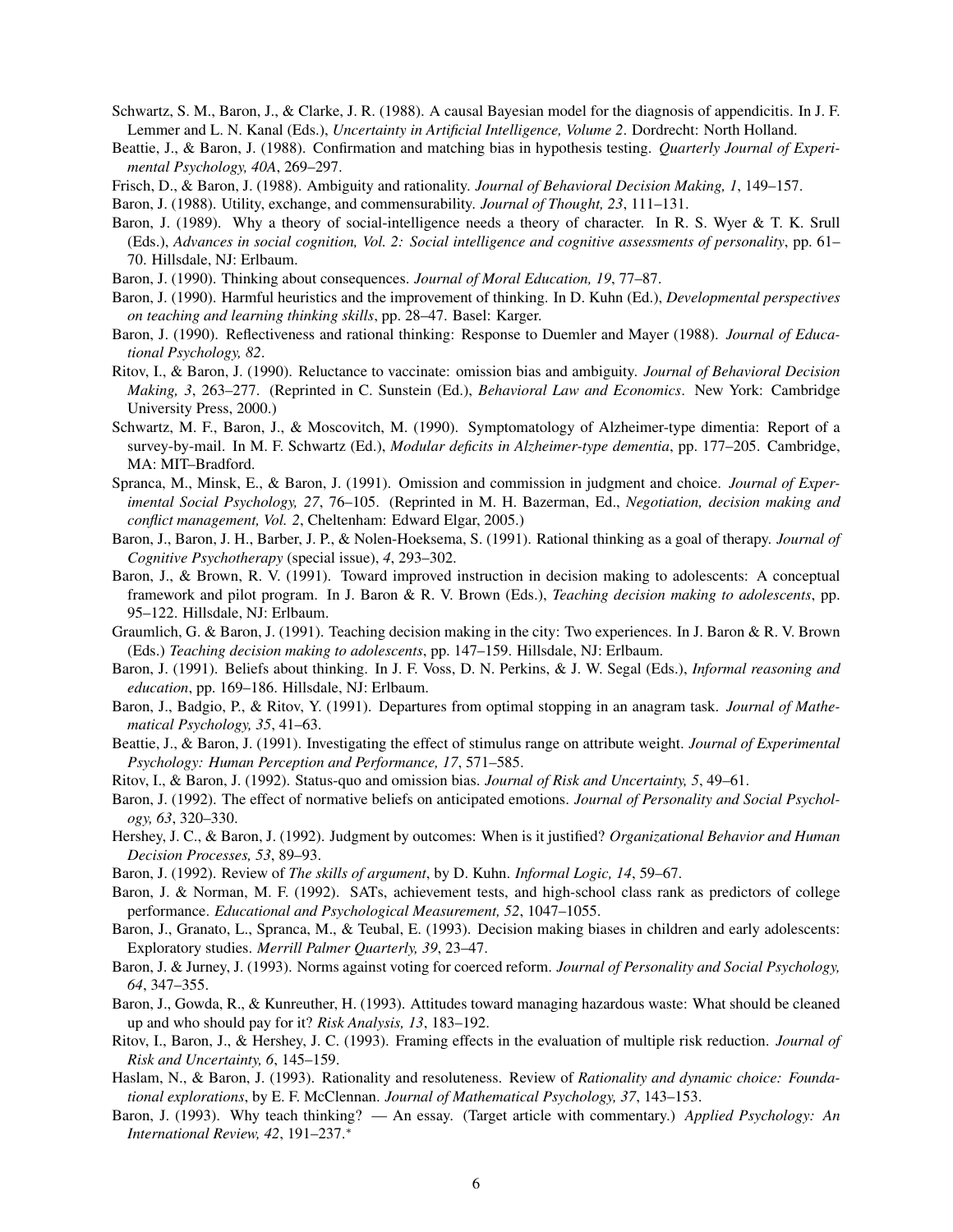- Baron, J. & Ritov, I. (1993). Intuitions about penalties and compensation in the context of tort law. *Journal of Risk and Uncertainty, 7*, 17–33.
- Baron, J. (1993). Heuristics and biases in equity judgments: a utilitarian approach. In B. A. Mellers and J. Baron (Eds.), *Psychological perspectives on justice: Theory and applications*, pp. 109–137. New York: Cambridge University Press.
- Beattie, J., Baron, J., Hershey, J. C., & Spranca, M. (1994). Determinants of decision attitude. *Journal of Behavioral Decision Making, 7*, 129–144.
- Haslam, N., & Baron, J. (1994). Intelligence, personality, and prudence. In R. J. Sternberg & P. Ruzgis (Eds.), *Intelligence and personality*, pp. 32–58. New York: Cambridge University Press.
- Baron, J. (1994). Nonconsequentialist decisions (with commentary and reply). *Behavioral and Brain Sciences, 17*, 1–42.<sup>∗</sup> (Article reprinted in T. Connolly & H. Arkes [eds.], *Judgment and decision making: An interdisciplinary reader.* New York: Cambridge University Press, 2000.) (Also reprinted in N. Chater [ed.], *Judgment and decision making.* New Delhi: Sage, 2009.)
- Asch, D., Baron, J., Hershey, J. C., Kunreuther, H., Meszaros, J., Ritov, I., & Spranca, M. (1994). Determinants of resistance to pertussis vaccination. *Medical Decision Making, 14*, 118–123.
- Baron, J. & Frisch, D. (1994). Ambiguous probabilities and the paradoxes of expected utility. In G. Wright & P. Ayton (Eds.), *Subjective probability*, pp. 273–294. Chichester, Sussex: Wiley.
- Baron, J. & Ritov, I. (1994). Reference points and omission bias. *Organizational Behavior and Human Decision Processes, 59*, 475–498.
- Ritov, I., & Baron, J. (1994). Judgments of compensation for misfortune: the role of expectation. *European Journal of Social Psychology, 24*, 525–539.<sup>∗</sup>
- Baron, J. (1995). Blind justice: Fairness to groups and the do-no-harm principle. *Journal of Behavioral Decision Making, 8*, 71–83.<sup>∗</sup> (Reprinted in P. Stone & M. Cannon [eds.], *Organizational psychology, vol. 2.* Hampshire, UK: Ashgate, 1998.)
- Beattie, J. & Baron, J. (1995). In-kind vs. out-of-kind penalties: preference and valuation. *Journal of Experimental Psychology: Applied, 1*, 136–151.
- Baron, J. (1995). A psychological view of moral intuition. *Harvard Review of Philosophy, 5*, 36–40. Reprinted in S. P. Upham (Ed.), *The space of love and garbage (and other essays from the Harvard Review of Philosophy)*. Chicago: Open Court (2008).
- Baron, J. (1995). Rationality and invariance: Response to Schuman. In D. J. Bjornstad & J. R. Kahn (Eds.) *The contingent valuation of environmental resources: methodological issues and research needs*, pp. 145–163. London: Edward Elgar.
- Baron, J. (1995). A theory of social decisions. *Journal for the Theory of Social Behavior, 25*, 103–114.
- Baron, J. (1995). Myside bias in thinking about abortion. *Thinking and Reasoning, 1*, 221–235.
- Baron, J. & Schulkin, J. (1995). The problem of global warming from a decision-theoretic perspective. *Social Epistemology, 9*, 353–368.
- Ritov, I., & Baron, J. (1995). Outcome knowledge, regret, and omission bias. *Organizational Behavior and Human Decision Processes, 64*, 119–127.
- Baron, J. (1996). Why expected-utility theory is normative, but not prescriptive. *Medical Decision Making, 16*, 7–9.
- Baron, J. (1996). Commentary: In defense of the not-so-old-time religion. *Organizational Behavior and Human Decision Processes, 65*, 293–295.
- Haidt, J. & Baron, J. (1996). Social roles and the moral judgment of acts and omissions. *European Journal of Social Psychology, 26*, 201–218.
- Ubel, P. A., DeKay, M. L., Baron, J., & Asch, D. A. (1996). Cost effectiveness analysis in a setting of budget constraints: Is it equitable? *New England Journal of Medicine, 334*, 1174–1177. (1997 award winner for "Outstanding paper by a young investigator," Society for Medical Decision Making.)
- Kahn, B. E., & Baron, J. (1996). An exploratory study of choice rules favored for high-stakes decisions. *Journal of Consumer Psychology, 4*, 305–328.
- Baron, J., & Greene, J. (1996). Determinants of insensitivity to quantity in valuation of public goods: contribution, warm glow, budget constraints, availability, and prominence. *Journal of Experimental Psychology: Applied, 2*, 107–125.
- Meszaros, J. R., Asch, D. A., Baron, J., Hershey, J. C., Kunreuther, H., & Schwartz-Buzaglo, J. (1996). Cognitive processes and the decisions of some parents to forego pertussis vaccination for their children. *Journal of Clinical Epidemiology, 49*, 697–703.
- Baron, J., & Maxwell, N. P. (1996). Cost of public goods affects willingness to pay for them. *Journal of Behavioral Decision Making, 9*, 173–183.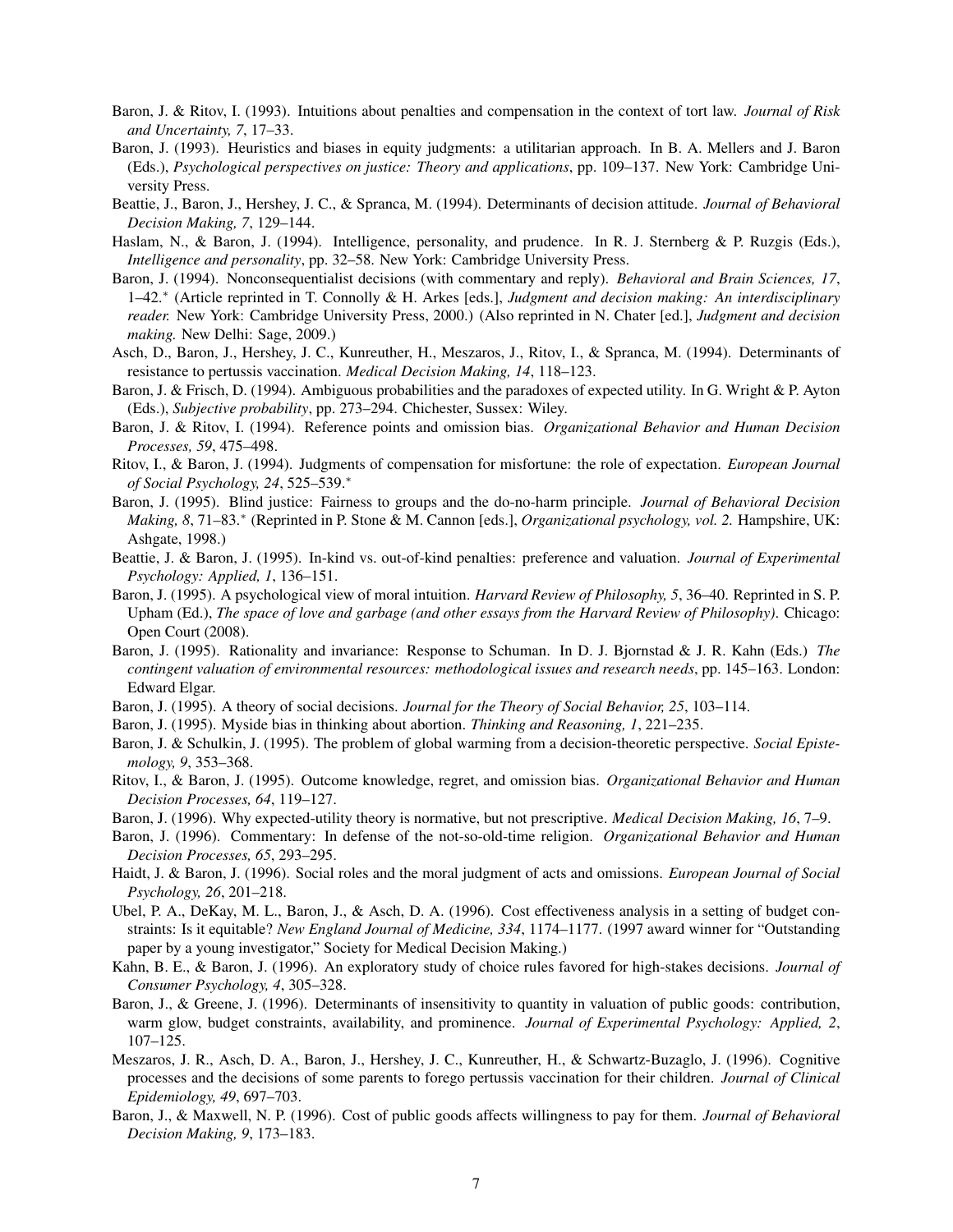Gal, I., & Baron, J. (1996). Understanding repeated choices. *Thinking and Reasoning, 2*, 81–98.

- Baron, J. (1996). Do no harm. In D. M. Messick & A. E. Tenbrunsel (Eds.), *Codes of conduct: Behavioral research into business ethics*, pp. 197–213. New York: Russell Sage Foundation.
- Baron, J. (1996). Norm-endorsement utilitarianism and the nature of utility. *Economics and Philosophy, 12*, 165–182.
- Ubel, P. A., DeKay, M. L., Baron, J., & Asch, D. A. (1996). Public preferences for efficiency and racial equity in kidney transplant allocation decisions. *Transplantation Proceedings, 28*, 2997–3002.
- Baron, J. (1997). Allocating specific benefits and burdens. Review of *Local Justice in America* (J. Elster, ed.). *Social Justice Research, 10*, 83–99.
- Baron, J. (1997). The illusion of morality as self-interest: a reason to cooperate in social dilemmas. *Psychological Science, 8*, 330–335. (Reprinted in N. Chater [Ed.], *Judgment and Decision Making*. New Delhi: Sage, 2009.)
- Baron, J., & Spranca, M. (1997). Protected values. *Organizational Behavior and Human Decision Processes, 70*, 1–16.<sup>∗</sup> (Reprinted in M. Bazerman [Ed.], *Negotiation, Decision Making and Conflict Management*. Cheltenham, UK: Edward Elgar, 2003. Also reprinted in L. Kalof & T. Satterfield (Eds.) *The Earthscan Reader in Environmental Values*, 2005.)
- Baron, J. (1997). Political action vs. voluntarism in social dilemmas and aid for the needy. *Rationality and Society, 9*, 307–326.
- Baron, J. (1997). Biases in the quantitative measurement of values for public decisions. *Psychological Bulletin, 122*, 72–88.
- Baron, J. (1997). Confusion of relative and absolute risk in valuation. *Journal of Risk and Uncertainty, 14*, 301–309.
- Baron, J. (1998). Utilitarianism as a Public Philosophy, Robert E. Goodin. Cambridge University Press, 1995, *Economics & Philosophy, 14*(1), 151–157.
- Baron, J. (1998). Intelligent thinking and the reflective essay. In R. J. Sternberg and W. Williams (Eds.), *Intelligence, instruction, and assessment*, pp. 133–147. Hillsdale, NJ: Erlbaum.
- Baron, J. (1998). Trust: beliefs and morality. In A. Ben-Ner & L. Putterman (Eds.), *Economics, values, and organization*, pp. 408–418. Cambridge University Press.
- Baron, J., Holzman, G. E., & Schulkin, J. (1998). Attitudes of obstetricians and gynecologists toward hormone replacement. *Medical Decision Making, 18,* 406–411.
- Gandy, O. H., Jr., & Baron, J. (1998). Inequality: Its all the way you look at it. *Communication Research, 25*, 505–527.
- Ubel P. A., Baron, J., & Asch D. A. (1999). Social acceptability, personal responsibility, and prognosis in public judgments about transplant allocation. *Bioethics, 13*, 57–68.
- Baron, J. (1999). Utility maximization as a solution: promise, difficulties, and impediments. *American Behavioral Scientist, 42*, 1301–1321 (special issue on "Barriers to wiser agreements between environmental and economic concerns," edited by M. Bazerman and K. Wade-Benzoni).
- Baron, J. (1999). Consumer attitudes about personal and political action. *Journal of Consumer Psychology, 8*, 261–275 (special issue on "Ethical tradeoffs in consumer decision making," J. Irwin, Ed.)
- Ritov, I., & Baron, J. (1999). Protected values and omission bias. *Organizational Behavior and Human Decision Processes, 79*, 79–94.
- Baron, J., & Siepmann, M. (2000). Using web questionnaires for judgment and decision making research. In M. H. Birnbaum (Ed.), *Psychological Experiments on the Internet*, pp. 235–265. New York: Academic Press.
- Ubel, P. A., Baron, J., Nash, B., & Asch, D. A. (2000). Are preferences for equity over efficiency in health care allocation 'all or nothing'? *Medical Care, 38*, 366–373.
- Baron, J. (2000). What can we learn from individual differences in reasoning? A review of *Who is rational? Studies of individual differences in reasoning*, by Keith E. Stanovich (Erlbaum, 1999). *Contemporary Psychology: APA Review of Books, 45*, 253–255.
- Baron, J., & Leshner, S. (2000). How serious are expressions of protected values. *Journal of Experimental Psychology: Applied, 6*, 183–194.
- Baron, J. (2000). Measuring value tradeoffs: problems and some solutions. In E. U. Weber, J. Baron, & G. Loomes (Eds.) *Conflict and tradeoffs in decision making: Essays in honor of Jane Beattie.* New York: Cambridge University Press.
- Baron, J., Hershey, J. C., and Kunreuther, H. (2000). Determinants of priority for risk reduction: the role of worry. *Risk Analysis, 20*, 413–428.
- Baron, J. (2000). Can we use human judgments to determine the discount rate? *Risk Analysis, 20*, 861–868.
- Baron, J. & Miller, J. G. (2000). Limiting the scope of moral obligation to help: A cross-cultural investigation. *Journal of Cross-Cultural Psychology, 31*, 705–727.
- Baron, J., Wu, Z., Brennan, D. J., Weeks C., & Ubel, P. A., (2001). Analog scale, ratio judgment and person trade-off as utility measures: biases and their correction. *Journal of Behavioral Decision Making, 14*, 17–34.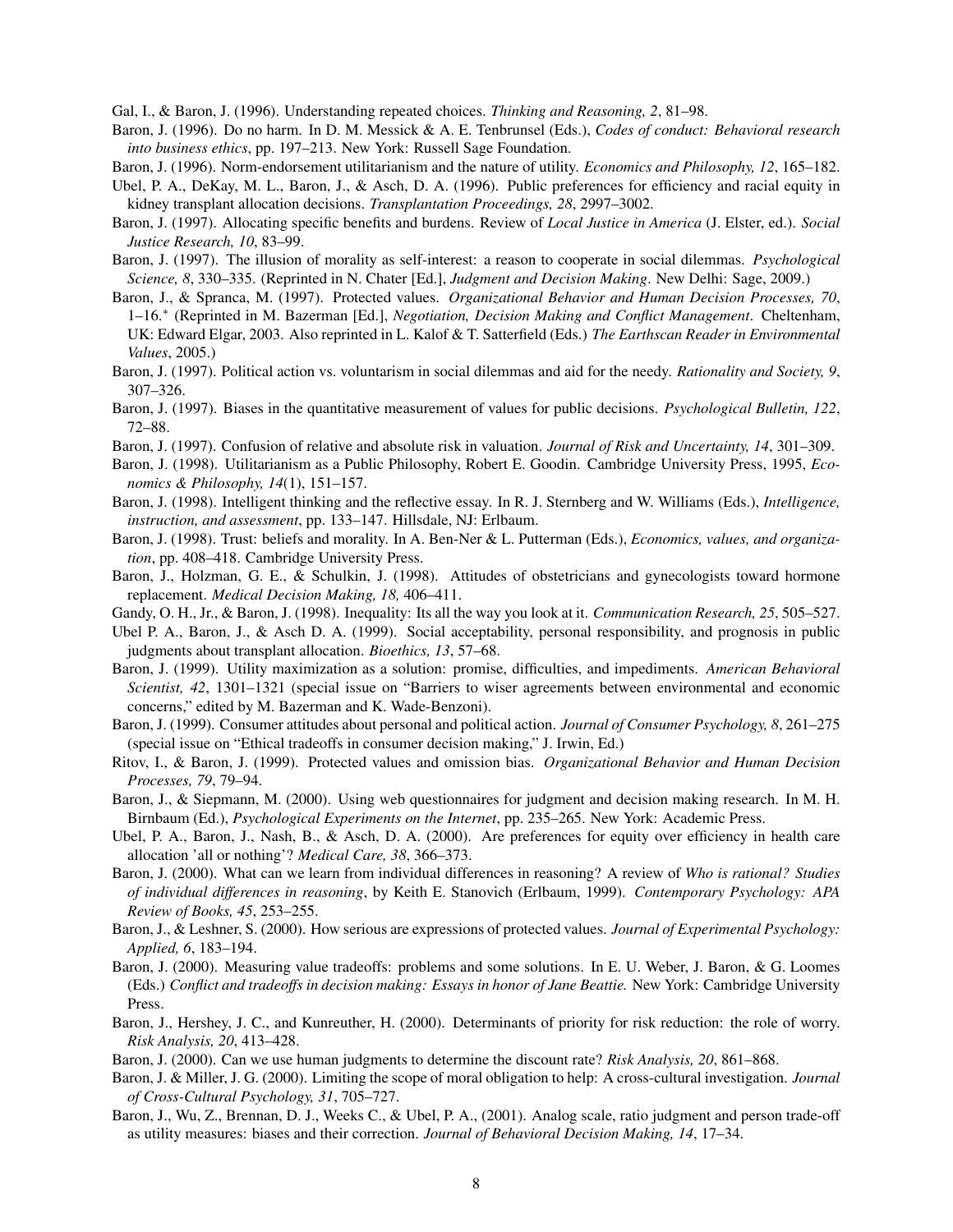- Ubel, P. A., Jepson, C. A., & Baron, J. (2001). The inclusion of patient testimonials in decision aids: Effect on treatment choices. *Medical Decision Making, 21*, 60–68.
- Ubel, P. A., Baron, J., & Asch, D. A. (2001). Preference for equity as a framing effect. *Medical Decision Making, 21*, 180–189.
- Ubel, P. A., Loewenstein, G., Hershey, J. C., Baron, J., Mohr, T., Asch, D. A., Jepson, C. (2001). Do nonpatients underestimate the quality of life of chronic health states because of a focusing illusion? *Medical Decision Making, 21,* 190–199.
- Ubel, P. A., Jepson, C., Baron, J., Mohr, T., McMorrow, S., & Asch, D. A. (2001). Allocation of transplantable organs: do people want to punish patients for causing their illness? *Liver Transplantation, 7*, 600–607.
- Irwin, J. R., & Baron, J. (2001). Response mode effects and moral values. *Organizational Behavior and Human Decision Processes, 84*, 177–197.<sup>∗</sup>
- Irwin, J. R., & Baron, J. (2001). Values and decisions. In S. J. Hoch & H. C. Kunreuther (Eds.), *Wharton on making decisions*, pp. 243–257.
- Baron, J. (2001). Confusion of group-interest and self-interest in parochial cooperation on behalf of a group. *Journal of Conflict Resolution, 45*, 283–296.
- Baron, J., & Ubel, P. A. (2001). Revising a priority list based on cost-effectiveness: The role of the prominence effect and distorted utility judgments. *Medical Decision Making, 21*, 278–287.
- Greene, J., & Baron, J. (2001). Intuitions about declining marginal utility. *Journal of Behavioral Decision Making, 14*, 243–255.
- Baron, J. (2001). Actively open-minded thinking. In A. Costa (Ed.), *Developing minds: a resource book for teaching thinking* (3d Ed.), pp. 76–79. Alexandria, VA: Association for Supervision and Curriculum Development.
- Baron, J., & Bazerman, M. H. (2002). Enlarging the pie by accepting small losses for large gains. In R. Gowda and J. Fox (Eds.), *Judgments, decisions, and public policy*, pp. 322–352. New York: Cambridge University Press.
- Gurmankin, A. D., Baron, J., Hershey, J. C., & Ubel, P. A. (2002). The role of physicians' recommendations in medical treatment decisions. *Medical Decision Making, 22*, 262–271.
- Ubel, P. A., Richardson, J., & Baron, J. (2002). Exploring the role of order effects in person trade-off elicitations. *Health Policy, 61*, 189–199.
- Royzman, E. B. & Baron, J. (2002). The preference for indirect harm. *Social Justice Research, 15*, 165–184.
- Baron, J., & Ubel, P. A. (2002). Types of inconsistency in health-state utility judgments. *Organizational Behavior and Human Decision Processes, 89*, 1100–1118.
- Baron, J. (2002). Decision theory and its vicissitudes. A review of *Choices, values, and frames*, edited by D. Kahneman and A. Tversky. New York: Cambridge University Press. *Contemporary Psychology: APA Review of books, 47*, 768–770.
- Hershey, J. C., Asch, D. A., Jepson, C., Baron, J., & Ubel, P. A. (2003). Incremental and average cost-effectiveness ratios: Will physicians make a distinction? *Risk Analysis, 23*, 81–89.
- Ubel, P. A., Jepson, C., Baron, J., Hershey, J. C., & Asch, D. A. (2003). The influence of cost-effectiveness information on physicians' cancer screening recommendations. *Social Science and Medicine, 56*, 1727–1736.
- Royzman, E. B., Cassidy, K. W., & Baron, J. (2003). "I know, you know": Epistemic egocentrism in children and adults. *Review of General Psychology, 7*, 38–65.
- Baron, J. (2003). Value analysis of political behavior self-interested : moralistic :: altruistic : moral. *University of Pennsylvania Law Review, 151*, 1135–1167.
- Asch, D. A., Baron, J., Hershey, J. C., Jepson, C., & Ubel, P. A. (2003). When money is saved by reducing health care costs, where do U.S. primary care physicians think the money goes? *American Journal of Managed Care, 9*, 438–442.
- McCaffery, E. J., & Baron, J. (2003). The Humpty-Dumpty blues: Disaggregation bias in the evaluation of tax systems. *Organizational Behavior and Human Decision Processes, 91*, 230–242.
- Baron, J., Asch, D. A., Fagerlin, A., Jepson, C., Loewenstein, G., Riis, J., Stineman, M. G., & Ubel, P. A. (2003). Effect of assessment method on the discrepancy between judgments of health disorders people have and do not have: A Web study. *Medical Decision Making, 23*, 422–434.
- Damschroder, L. J., Baron, J., Hershey, J. C., Asch, D. A., Jepson, C., & Ubel, P. A. (2004). The validity of person tradeoff measurements: a randomized trial of computer elicitation versus face-to-face interview. *Medical Decision Making, 24*, 170–180.
- Gurmankin, A. D., Baron, J., & Armstrong, K. (2004). The effect of numerical statements of risk on trust and comfort with hypothetical physician risk communication. *Medical Decision Making, 24*, 265–271.
- Baron, J. & Ritov, I. (2004). Omission bias, individual differences, and normality. *Organizational Behavior and Human Decision Processes, 94*, 74–85.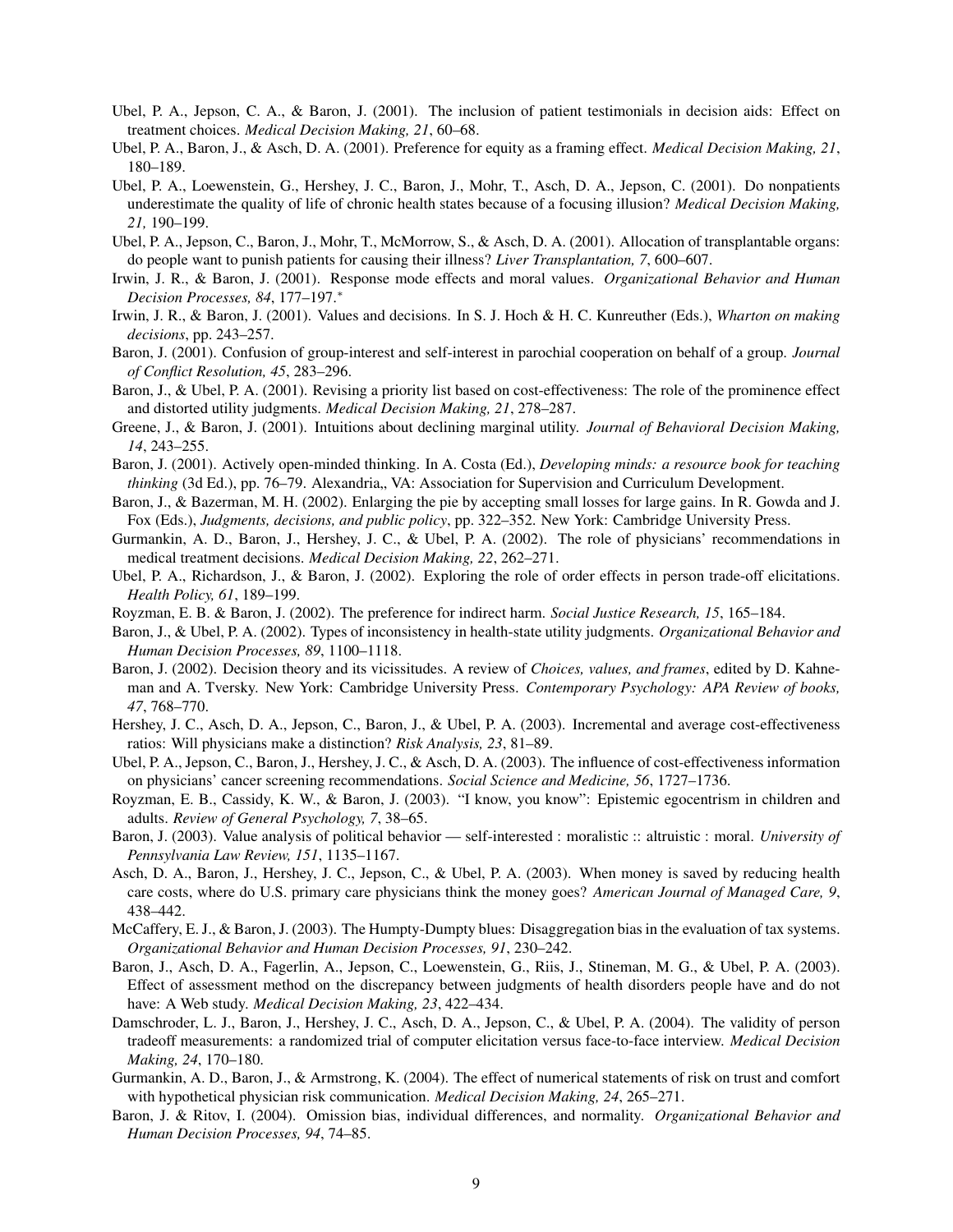- Baron, J. (2004). Cognitive biases, cognitive limits, and risk communication. *Journal of Public Policy and Marketing* (special issue edited by Eric Johnson), *23*, 7–13.
- Baron, J., & Kemp, S. (2004). Support for trade restrictions, attitudes, and understanding of comparative advantage. *Journal of Economic Psychology, 25*, 565–580.
- Baron, J. (2004). Normative models of judgment and decision making. In D. J. Koehler & N. Harvey (Eds.), *Blackwell Handbook of Judgment and Decision Making*, pp. 19–36. London: Blackwell.
- McCaffery, E. J., & Baron, J. (2004). Framing and taxation: evaluation of tax policies involving household composition. *Journal of Economic Psychology, 25*, 679–705.<sup>∗</sup>
- Gurmankin, A. D., Baron, J., & Armstrong, K. (2004). Intended message versus message received in hypothetical physician risk communication: exploring the gap. *Risk Analysis, 24*, 1337–1347.
- McCaffery, E. J. & Baron, J. (2004). Heuristics and biases in thinking about tax. In *Proceedings of the 96th Annual Conference on Taxation (2003)*, pp. 434–443. Washington: National Tax Association.
- Riis, J., Loewenstein, G., Baron, J., Jepson, C., Fagerlin, A., & Ubel, P. A. (2005). Ignorance of hedonic adaptation to hemo-dialysis: A study using ecological momentary assessment. *Journal of Experimental Psychology: General, 134*, 3–9.
- McCaffery, E. J., & Baron J. (2005). The political psychology of redistribution. *UCLA Law Review, 52*, 1745–1792.
- Baron, J., Altman, N. Y., & Kroll, S. (2005). Parochialism and approval voting. *Journal of Conflict Resolution, 49*, 895–907.
- Gurmankin Levy, A., & Baron, J. (2005). How bad is a 10% chance of losing a toe? Judgments of probabilistic conditions by doctors and laypeople. *Memory and Cognition, 33*, 1399–1406.
- Baron, J., & McCaffery, E. J. (2006). Unmasking redistribution (and its absence). In E. J. McCaffery & J. Slemrod (Eds.), *Behavioral Public Finance*, pp. 85–112. New York: Russell Sage Foundation.
- McCaffery, E. J., & Baron J. (2006). Isolation effects and the neglect of indirect effects of fiscal policies. *Journal of Behavioral Decision Making, 19*, 1–14.<sup>∗</sup>
- McCaffery, E. J., & Baron J. (2006). Thinking about tax. *Psychology, Public Policy, and Law, 12*, 106–135.
- Baron, J., Bazerman, M. H., & Shonk, K. (2006). Enlarging the societal pie through wise legislation: A psychological perspective. *Perspectives on Psychological Science, 1*, 123–132.
- Baron, J. (2006). A decision analysis of consent (followed by commentary, pp. 53–73, and reply, W51–W53). *American Journal of Bioethics, 6*, 46–52.
- Baron, J. (2006). Thinking about global warming. *Climatic Change* (special issue on "The psychology of long term risk" edited by A. Todorov and M. Oppenheimer), *77*, 137–150.
- Promberger, M., & Baron, J. (2006). Do patients trust computers? *Journal of Behavioral Decision Making,* (special issue in memory of Paul Meehl, edited by O. Morera and R. Dawes), *19*, 455–468.
- Baron, J. (2007). Freedom versus control: Comment on "Behavioral decision research, legislation and society: Three cases" by Max H. Bazerman. *Capitalism and Society, 2* (1), Article 2.
- Szrek, H. & Baron, J. (2007). The value of choice in insurance purchasing. *Journal of Economic Psychology, 28*, 529–544.<sup>∗</sup>
- Baron, J., & McCaffery, E. J. (2008). Starving the beast: The political psychology of budget deficits. In E. Garrett, E. A. Graddy, & H. E. Jackson (Eds.), *Fiscal challenges: An inter-disciplinary approach to budget policy*, pp. 221–239. New York: Cambridge University Press.
- Power, M. L., Baron, J., & Schulkin, J. (2008). Contributing factors to obstetrician-gynecologists' response to the Women's Health Initiative Trial of combined hormone therapy. *Medical Decision Making, 28*, 411–418.
- Wilkinson-Ryan, T., & Baron, J. (2008). The effect of conflicting moral and legal rules on bargaining behavior: The case of no-fault divorce. *Journal of Legal Studies, 37*, 315–338.
- Baron, J., & Ritov, I. (2009). Protected values and omission bias as deontological judgments. In D. M. Bartels, C. W. Bauman, L. J. Skitka, & D. L. Medin (Eds.), *Moral Judgment and decision making*, Vol. 50 in B. H. Ross (series editor), *The Psychology of Learning and Motivation*, pp. 133–167. San Diego, CA: Academic Press.
- Royzman, E. B., Leeman, R. F. & Baron, J. (2009). Unsentimental ethics: Toward a content-specific account of the moral-conventional distinction. *Cognition, 112*, 159–274.
- Wilkinson-Ryan, T., & Baron, J. (2009). Moral judgment and moral heuristics in breach of contract. *Journal of Empirical Legal Studies, 6* 405–423.
- Baron, J. & Ritov, I. (2009). The role of probability of detection in judgments of punishment. *Journal of Legal Analysis, 1*, 553–590. [pun1, pun5, pun6, pun7, pun9, pun11, pun12]
- Baron, J. (2009). Belief overkill in political judgments. (Special issue on Psychological Approaches to Argumentation and Reasoning, edited by L. Rips). *Informal Logic, 29*, 368–378.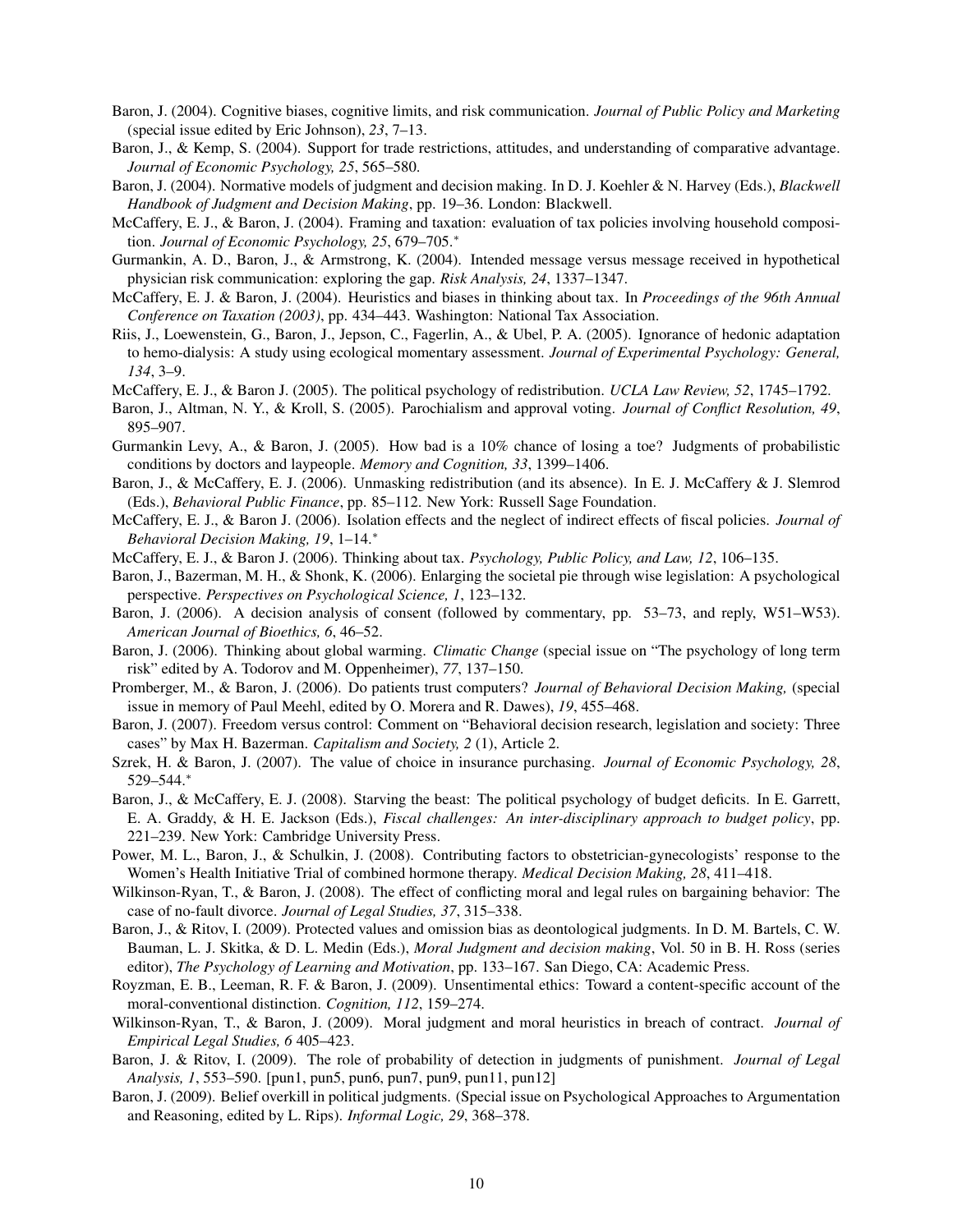- Baron, J. (2009). Parochialism about the safety of imports. In C. Coglianese, A. Finkel, & D. Zaring (Eds.), *Import safety: Regulatory governance in the global economy*. Philadelphia: University of Pennsylvania Press.
- Gong, M., Baron, J., & Kunreuther, H. (2009). Group cooperation under uncertainty. *Journal of Risk and Uncertainty, 39*, 251–270.
- Baron, J. (2010). Cognitive biases in moral judgments that affect political behavior. (Special issue of on the foundations of the decision sciences, edited by H. Arló-Costa & J. Helzner). *Synthese, 172*, 7–35.
- Baron, J. (2010). Looking at individual subjects in research on judgment and decision making (or anything). (Special issue on "Methodological concerns of the experimental behavioral researcher: Questions and answers," edited by S. Li). *Acta Psychologica Sinica, 42*, 1–11.
- Wittink, M. N., Cary, M., TenHave, T., Baron, J., & Gallo, J. J. (2010). Towards patient-centered care for depression: Conjoint methods to tailor treatment based on preferences. *Patient, 3* 145–157. [http://dx.doi.org/10.2165/11530660.](http://dx.doi.org/10.2165/11530660)
- Baron, J. (2010). Review of *Nudge: Improving decisions about health, wealth, and happiness*, by Richard H. Thaler and Cass R. Sunstein. *Journal of Behavioral Decision Making, 23*, 224-226.
- Baron, J., & Szymanska, E. (2010). Heuristics and biases in charity. In D. Oppenheimer & C. Olivola (Eds). *The science of giving: Experimental approaches to the study of charity*, pp. 215–236. New York: Taylor and Francis.
- Gong, M., & Baron, J. (2011). The generality of the emotion effect on magnitude sensitivity. *Journal of Economic Psychology, 32*, 17–24.
- Ritov, I., & Baron, J. (2011). Joint presentation reduces the effect of emotion on evaluation of public actions. *Cognition and Emotion, 25*, 657–675. [pr1, pre1, pre4, pre3, preh, prehw]
- Baron, J. (2011). Utilitarian emotions: Suggestions from introspection. *Emotion Review* (special issue on "Morality and emotion" edited by Joshua Greene) *3*, 286–287.
- Baron, J. (2011). Where do non-utilitarian moral rules come from? In J. I. Krueger and E. T. Higgins (Eds.) *Social judgment and decision making*, pp. 261–278. New York: Psychology Press.
- Baron, J. (2011). Risk attitude, investments, and the taste for luxuries vs. necessities. *Frontiers in Cognition*. Special issue "Human preferences and risky choices" (Eds.: P. Van Schaik, P. Kusev, & A. Juliusson). *2*, 329. [http:](http://www.frontiersin.org/cognition/10.3389/fpsyg.2011.00329/full) [//www.frontiersin.org/cognition/10.3389/fpsyg.2011.00329/full](http://www.frontiersin.org/cognition/10.3389/fpsyg.2011.00329/full)
- Baron, J. (2011). Luck, immanent justice, and coincidences. In W. Brun, G. Keren, G. Kirkebøen, & H. Montgomery (Eds.), *Perspectives on thinking, judging, and decision making: A tribute to Karl Halvor Teigen*, pp. 88–97. Oslo: Universitetsvorlaget.
- Stewart, R. E., Chambless, D. L. & Baron, J. (2012). Theoretical and practical barriers to practitioners' willingness to seek training in empirically supported treatments. *Journal of Clinical Psychology, 68*, 8–23.
- Baron, J. (2012). The "culture of honor" in citizens' concepts of their duty as voters. *Rationality and Society, 24*, 37–72.
- Baron, J., McEnroe, W. T., & Poliquin, P. (2012). Citizens' perceptions and the disconnect between economics and regulatory policy. In C. Coglianese (Ed.), *Regulatory breakdown: The crisis of confidence in U.S. regulation*, pp. 143–162. Philadelphia: University of Pennsylvania Press.
- Baron, J. (2012). Parochialism as a result of cognitive biases. In R. Goodman, D. Jinks, & A. K. Woods (Eds.), *Understanding social action, promoting human rights*, pp. 203–243. Oxford: Oxford University Press.
- Baron, J., Gürçay, B., Moore, A. B., & Starcke, K. (2012). Use of a Rasch model to predict response times to utilitarian moral dilemmas. *Synthese* (special issue on Psychological Models of (Ir)rationality and Decision Making, edited by C. Witteman & W. van der Hoek), *189*, Supplement 1, 107–117.
- Baron, J. (2012). The point of normative models in judgment and decision making. *Frontiers in Cognitive Science, 3* (special issue on "From is to ought: The place of normative models in the study of human thought", edited by S. Elqayam & David E. Over). [http://dx.doi.org/10.3389/fpsyg.2012.00577.](http://dx.doi.org/10.3389/fpsyg.2012.00577)
- Baron, J., Ritov, I., & Greene, J. D. (2013). The duty to support nationalistic policies. *Journal of Behavioral Decision Making, 26*, 128–138.
- Gong, M., Baron, J. & Kunreuther, H. (2013). Why do groups cooperate more than individuals to reduce risks? *Theory and Decision, 75*(1), 101–116..
- Satopää, V. A., Baron, J., Foster, D. P., Mellers, B. A., Tetlock, P. E., & Ungar, L. H. (2014). Combining multiple probability predictions using a simple logit model. *International Journal of Forecasting, 30*(2), 344–356.
- Mellers, B. A., Ungar, L., Baron, J., Ramos, J., Gurcay, B., Fincher, K., Scott, S. E., Moore, D., Atanasov, P., Swift, S. A., Murray, T., Stone, E. & Tetlock, P. E. (2014). Psychological strategies for winning geopolitical forecasting tournaments. *Psychological Science, 25,* 1106–1115. [http://dx.doi.org/10.1177/0956797614524255.](http://dx.doi.org/10.1177/0956797614524255)
- Baron, J., Mellers, B. A., Tetlock, P. E., Stone, E., & Ungar, L. H. (2014). Two reasons to make aggregated probability forecasts more extreme. *Decision Analysis, 11*(2), 133–145.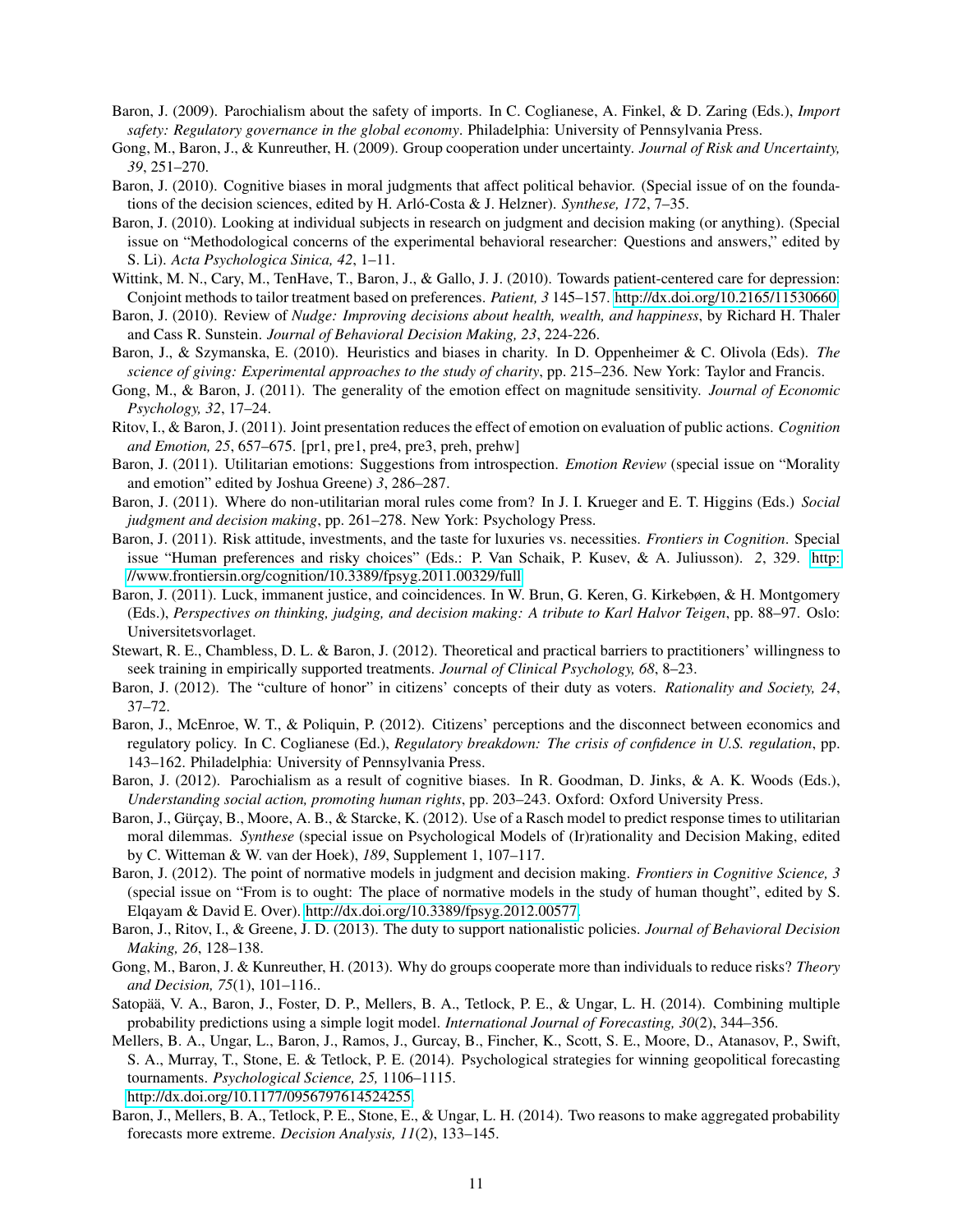[http://dx.doi.org/10.1287/deca.2014.0293.](http://dx.doi.org/10.1287/deca.2014.0293)

- Baron, J. (2014). Heuristics and biases. In E. Zamir & D. Teichman (Eds.). *The Oxford handbook of behavioral economics and the law*, pp. 3–27. New York: Oxford University Press.
- Baron, J. (2014). Moral judgment. In E. Zamir & D. Teichman (Eds.). *The Oxford handbook of behavioral economics and the law,* pp. 61–91. New York: Oxford University Press.
- Baron, J., Scott, S., Fincher, K., & Metz, S. E. (2015). Why does the Cognitive Reflection Test (sometimes) predict utilitarian moral judgment (and other things)? *Journal of Applied Research in Memory and Cognition, 4*(3), 265– 284 (special issue on Modeling and Aiding Intuitions in Organizational Decision Making, edited by J. Marewski & U. Hoffrage. [http://dx.doi.org/10.1016/j.jarmac.2014.09.003\)](http://dx.doi.org/10.1016/j.jarmac.2014.09.003).
- Baron, J. (2015). Some fallacies of human-subjects protection, and some solutions. *Cortex, 65*, 246–254.
- Baron, J. (2015). Citizenship and morality. *Current Opinion in Psychology, 6*, 6–9.
- Gürçay, B., Mellers, B. A., & Baron, J. (2015). The power of social influence on estimation accuracy. *Journal of Behavioral Decision Making, 28*(3), 250–261.
- Baron, J. (2016). A welfarist approach to manipulation. [Comment on Sunstein]. *Journal of Marketing Behavior, 1*, 283–291.
- Baron, J. & Gürçay, B. (2017). A meta-analysis of response-time tests of the sequential two-systems model of moral judgment. *Memory and Cognition, 45*(4), 566–575.
- Gürçay, B., & Baron, J. (2017). Challenges for the sequential two-systems model of moral judgment. *Thinking and Reasoning, 23*, 49–80.
- Baron, J. (2017). Comment on Kahan and Corbin: Can polarization increase with actively open-minded thinking? *Research and Politics, 4*(1). [http://dx.doi.org/10.1177/2053168016688122.](http://dx.doi.org/10.1177/2053168016688122)
- Baron, J. (2017). Utilitarian vs. deontological reasoning: method, results, and theory. In J. F. Bonnefon & B. Trémolière, B. (Eds.), *Moral inferences* (pp. 137–151). Hove, UK: Psychology Press.
- Baron, J., Gürçay, B., & Metz, S. E. (2017). Reflective thought and actively open-minded thinking. In M. Toplak & J. Weller (Eds.), *Individual differences in judgment and decision making: a developmental perspective*, pp. 107–126. Psychology Press.
- Baron, J. (2017). Protected values and other types of values. *Analyse & Kritik, 39*(1), 85–100. [http://dx.doi.org/10.](http://dx.doi.org/10.1515/auk-2017-0005) [1515/auk-2017-0005.](http://dx.doi.org/10.1515/auk-2017-0005)
- Baron, J. (2017). Philosophical impediments to citizens' use of science. In K. H. Jameison, D. Scheufele & D. Kahan (Eds.), *Oxford Handbook on the Science of Science Communication*, pp. 361–367. New York: Oxford University Press.
- Bhattacharjee, A., Dana, J., & Baron, J. (2017). Anti-profit beliefs: How people neglect the societal benefits of profit. *Journal of Personality and Social Psychology: Attitudes and Social Cognition, 113*(5), 671–696.
- Baron, J., Gürçay, B., & Luce, M. F. (2018). Correlations of trait and state emotions with utilitarian moral judgments *Cognition and Emotion, 32*(1), 116–129. [http://dx.doi.org/10.1080/02699931.2017.1295025.](http://dx.doi.org/10.1080/02699931.2017.1295025)
- Baron, J. (2018). Social norms for citizenship. *Social Research, 85*(1), 229–253.
- Baron, J. (2018). Individual mental abilities vs. the world's problems. *Journal of Intelligence, 6*(2), 23. doi:10.3390/jintelligence6020023
- Baron, J., & Wilkinson-Ryan, T. (2018). Conceptual foundations: A birds-eye view. In J. C. Teitelbaum & K. Zeiler (Eds.), *Research handbook on behavioral law and economics*, pp. 19–44. Northampton, MA: Edward Elgar.
- Baron, J. (2018). Forms of explanation and why they matter. *Cognitive Research: Principles and Implications, 3*(1), 52. (Special issue on effects of neuroscience, edidted by Woo-kyoung Ahn and Deena Weisberg.)
- Baron, J., & Jost, J. T. (2019). False equivalence: Are liberals and conservatives in the U.S. equally "biased"? *Perspectives on Psychological Science, 14*(2), 292–303.
- Baron, J. (2019). Actively open-minded thinking in politics. *Cognition, 188*, 8–18. (Special issue on cognition and politics, edited by Steven Sloman and Elke Weber.)
- Baron, J. (2020). Religion, cognitive style, and rational thinking. *Current Opinion in Behavioral Sciences, 34*, 64–68.
- Baron, J. & Goodwin, G. P. (2020). Consequences, norms, and inaction: A comment. *Judgment and Decision Making, 15*(3), 421–442.
- Böhm, R., Rusch, H., & Baron, J. (2020). The psychology of intergroup conflict: A review of theories and measures *Journal of Economic Behavior and Organization, 178*, 947–962.
- Baron, J. (2020). Why science succeeds, and sometimes doesn't. In R. J. Sternberg and D. Halpern (Eds.), *Critical thinking in psychology, 2nd Ed.,* pp. 39–67. New York: Cambridge University Press.
- Baron, J. (2021). Measurement of public values that do not involve money. In E. Vigoda-Gadot & E. Vashdi (Eds.), *Handbook of research methods in public administration, management and policy: Breaking new frontiers*, pp. 88– 106. Edward Elgar.